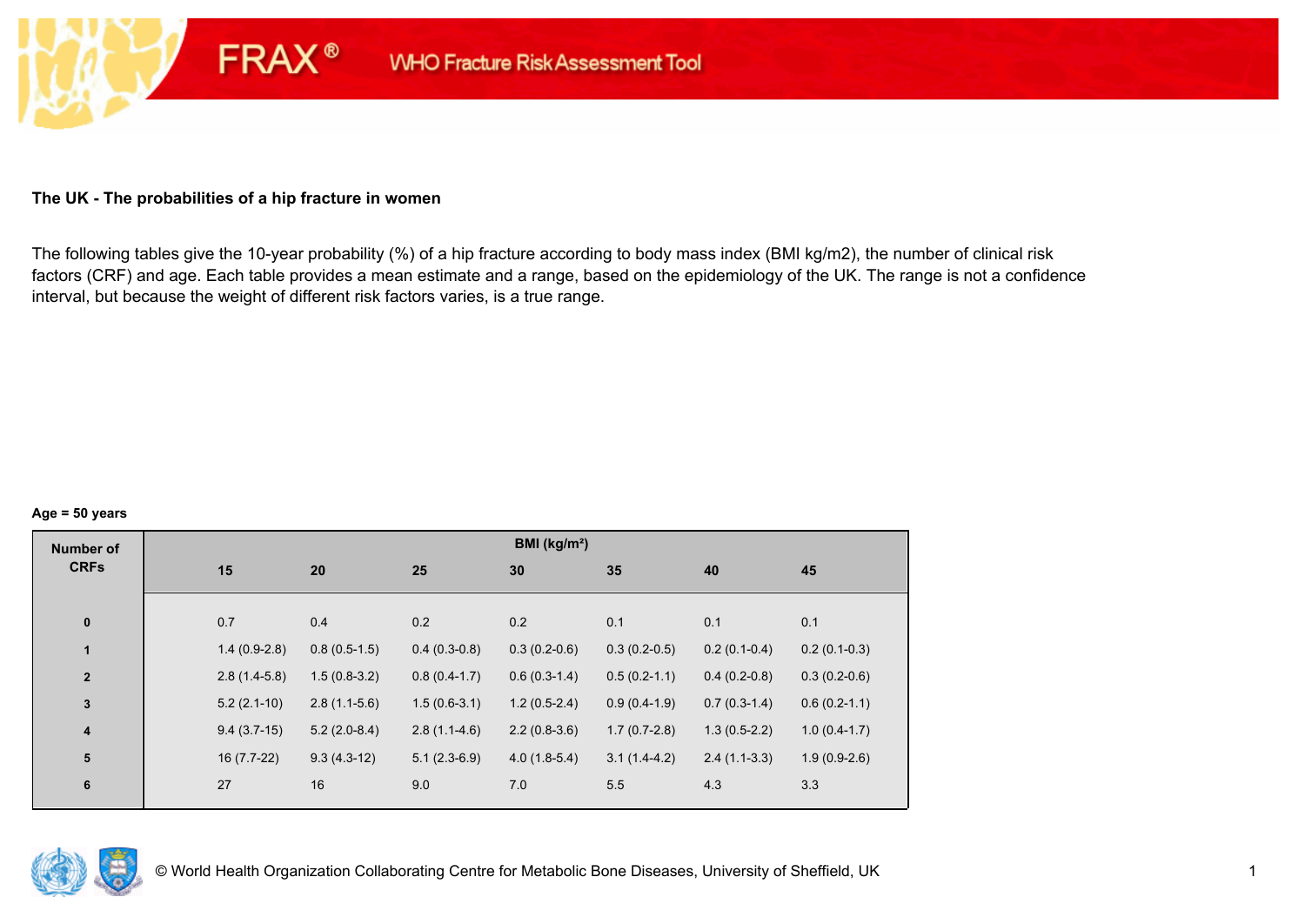**FRAX®** 

# **Age = 55 years**

| <b>Number of</b> |                |                |                | BMI ( $kg/m2$ ) |                |                |                |
|------------------|----------------|----------------|----------------|-----------------|----------------|----------------|----------------|
| <b>CRFs</b>      | 15             | 20             | 25             | 30              | 35             | 40             | 45             |
| $\pmb{0}$        | 1.3            | 0.7            | 0.4            | 0.3             | 0.2            | 0.2            | 0.1            |
| $\mathbf{1}$     | $2.5(1.7-4.3)$ | $1.4(0.9-2.4)$ | $0.7(0.5-1.3)$ | $0.6(0.4-1.0)$  | $0.4(0.3-0.8)$ | $0.3(0.2-0.6)$ | $0.3(0.2-0.5)$ |
| $\mathbf{2}$     | $4.6(2.5-8.9)$ | $2.5(1.4-5.0)$ | $1.4(0.7-2.7)$ | $1.1(0.6-2.1)$  | $0.8(0.5-1.7)$ | $0.6(0.4-1.3)$ | $0.5(0.3-1.0)$ |
| 3                | $8.3(3.8-15)$  | $4.6(2.1-8.7)$ | $2.5(1.1-4.8)$ | $2.0(0.9-3.7)$  | $1.5(0.7-2.9)$ | $1.2(0.5-2.3)$ | $0.9(0.4-1.8)$ |
| $\boldsymbol{4}$ | 14 (6.7-22)    | $8.3(3.7-13)$  | $4.6(2.0-7.2)$ | $3.6(1.6-5.7)$  | $2.8(1.2-4.4)$ | $2.2(0.9-3.4)$ | $1.7(0.7-2.7)$ |
| ${\bf 5}$        | 24 (14-31)     | 14 (7.7-19)    | $8.0(4.3-11)$  | $6.3(3.3-8.4)$  | $4.9(2.6-6.5)$ | $3.8(2.0-5.1)$ | $3.0(1.6-4.0)$ |
| $6\phantom{1}6$  | 39             | 24             | 14             | 11              | 8.5            | 6.7            | 5.2            |

### **Age = 60 years**

| <b>Number of</b> |     |                                  |                | BMI (kg/m <sup>2</sup> ) |                |                |                |
|------------------|-----|----------------------------------|----------------|--------------------------|----------------|----------------|----------------|
| <b>CRFs</b>      | 15  | 20                               | 25             | 30                       | 35             | 40             | 45             |
| $\pmb{0}$        | 2.3 | 1.3                              | 0.7            | 0.6                      | 0.4            | 0.3            | 0.3            |
| $\mathbf{1}$     |     | $2.4(1.7-3.7)$<br>$4.3(3.1-6.7)$ | $1.3(0.9-2.0)$ | $1.0(0.7-1.6)$           | $0.8(0.6-1.2)$ | $0.6(0.4-1.0)$ | $0.5(0.3-0.7)$ |
| $\mathbf{2}$     |     | $7.6(4.5-13)$<br>$4.3(2.5-7.7)$  | $2.4(1.4-4.3)$ | $1.8(1.1-3.4)$           | $1.4(0.8-2.6)$ | $1.1(0.7-2.0)$ | $0.9(0.5-1.6)$ |
| 3                |     | $13(6.8-22)$<br>$7.6(3.8-13)$    | $4.2(2.1-7.5)$ | $3.3(1.6-5.9)$           | $2.6(1.3-4.6)$ | $2.0(1.0-3.6)$ | $1.5(0.8-2.8)$ |
| 4                |     | $22(12-32)$<br>$13(6.7-19)$      | $7.4(3.7-11)$  | $5.8(2.9-8.8)$           | $4.5(2.2-6.9)$ | $3.5(1.7-5.4)$ | $2.7(1.4-4.2)$ |
| 5                |     | $21(13-27)$<br>$35(23-43)$       | $13(7.7-16)$   | $9.9(6.0-13)$            | $7.8(4.7-10)$  | $6.1(3.7-7.9)$ | $4.7(2.8-6.2)$ |
| 6                | 51  | 34                               | 21             | 17                       | 13             | 10             | 8.1            |

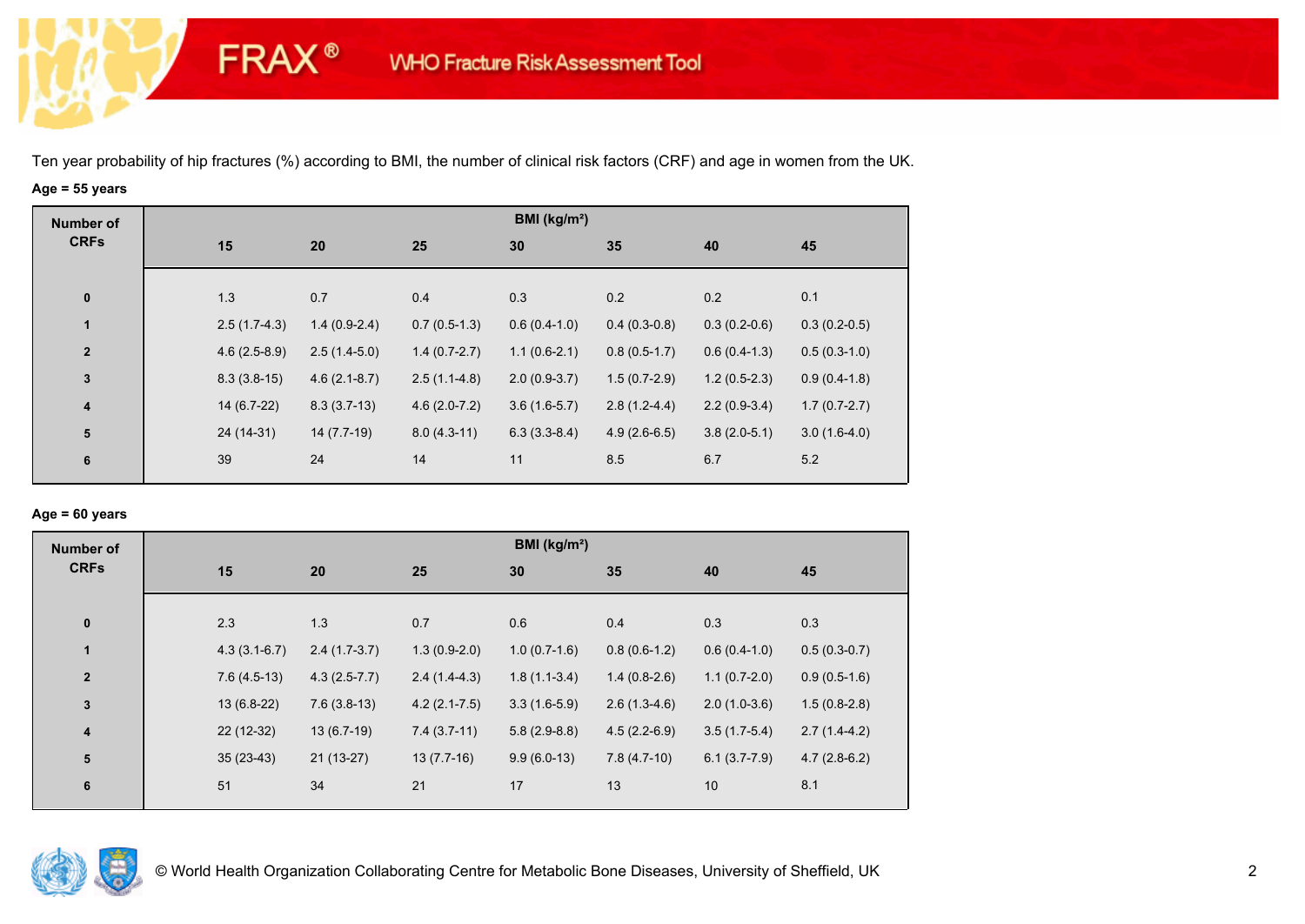**FRAX®** 

# **Age = 65 years**

| <b>Number of</b>        |                |                |                | BMI ( $kg/m2$ ) |                |                |                |
|-------------------------|----------------|----------------|----------------|-----------------|----------------|----------------|----------------|
| <b>CRFs</b>             | 15             | 20             | 25             | 30              | 35             | 40             | 45             |
|                         |                |                |                |                 |                |                |                |
| $\bf{0}$                | 4.1            | 2.3            | 1.3            | 1.0             | 0.8            | 0.6            | 0.5            |
| 1                       | $7.0(5.3-9.8)$ | $4.0(3.0-5.6)$ | $2.2(1.7-3.1)$ | $1.7(1.3-2.4)$  | $1.4(1.0-1.9)$ | $1.0(0.8-1.5)$ | $0.8(0.6-1.1)$ |
| $\mathbf{2}$            | $12(7.6-19)$   | $6.9(4.4-11)$  | $3.9(2.5-6.5)$ | $3.1(1.9-5.1)$  | $2.4(1.5-3.9)$ | $1.8(1.2-3.1)$ | $1.4(0.9-2.4)$ |
| $\mathbf{3}$            | $19(11-30)$    | $12(6.6-19)$   | $6.7(3.7-11)$  | $5.3(2.9-8.8)$  | $4.1(2.3-6.9)$ | $3.2(1.8-5.4)$ | $2.5(1.4-4.2)$ |
| $\overline{\mathbf{4}}$ | $30(19-42)$    | 19 (11-27)     | $11(6.5-17)$   | $8.9(5.1-13)$   | $7.0(4.0-10)$  | $5.4(3.1-8.1)$ | $4.2(2.4-6.3)$ |
| ${\bf 5}$               | 45 (34-53)     | $30(22-37)$    | 19 (13-23)     | $15(10-19)$     | $12(8.1-15)$   | $9.1(6.3-12)$  | $7.1(4.9-9.1)$ |
| 6                       | 61             | 45             | 29             | 24              | 19             | 15             | 12             |
|                         |                |                |                |                 |                |                |                |

### **Age = 70 years**

| <b>Number of</b>        |              |                |                | BMI (kg/m <sup>2</sup> ) |                |                |                |
|-------------------------|--------------|----------------|----------------|--------------------------|----------------|----------------|----------------|
| <b>CRFs</b>             | 15           | 20             | 25             | 30                       | 35             | 40             | 45             |
|                         |              |                |                |                          |                |                |                |
| $\bf{0}$                | 6.8          | 4.0            | 2.3            | 1.8                      | 1.4            | 1.1            | 0.8            |
| $\blacksquare$          | $12(9.4-14)$ | $7.3(5.7-8.4)$ | $4.2(3.3-4.9)$ | $3.3(2.6-3.8)$           | $2.5(2.0-2.9)$ | $2.0(1.6-2.3)$ | $1.5(1.2-1.8)$ |
| $\overline{2}$          | $20(14-27)$  | $13(8.6-17)$   | $7.6(5.1-10)$  | $5.9(3.9-7.9)$           | $4.6(3.1-6.2)$ | $3.6(2.4-4.8)$ | $2.8(1.8-3.7)$ |
| $\overline{\mathbf{3}}$ | $33(23-44)$  | $22(15-31)$    | $13(8.8-20)$   | $11(6.9-15)$             | $8.2(5.3-12)$  | $6.4(4.1-9.5)$ | $5.0(3.2-7.4)$ |
| $\boldsymbol{4}$        | 48 (38-61)   | $35(26-47)$    | 23 (17-32)     | 18 (13-26)               | 14 (10-20)     | $11(8.2-16)$   | $8.8(6.3-13)$  |
| 5                       | 65 (59-72)   | 52 (46-60)     | $37(32-44)$    | $30(26-36)$              | 24 (21-29)     | 19 (16-24)     | $15(13-19)$    |
| $6\phantom{1}6$         | 77           | 69             | 55             | 46                       | 39             | 32             | 25             |
|                         |              |                |                |                          |                |                |                |

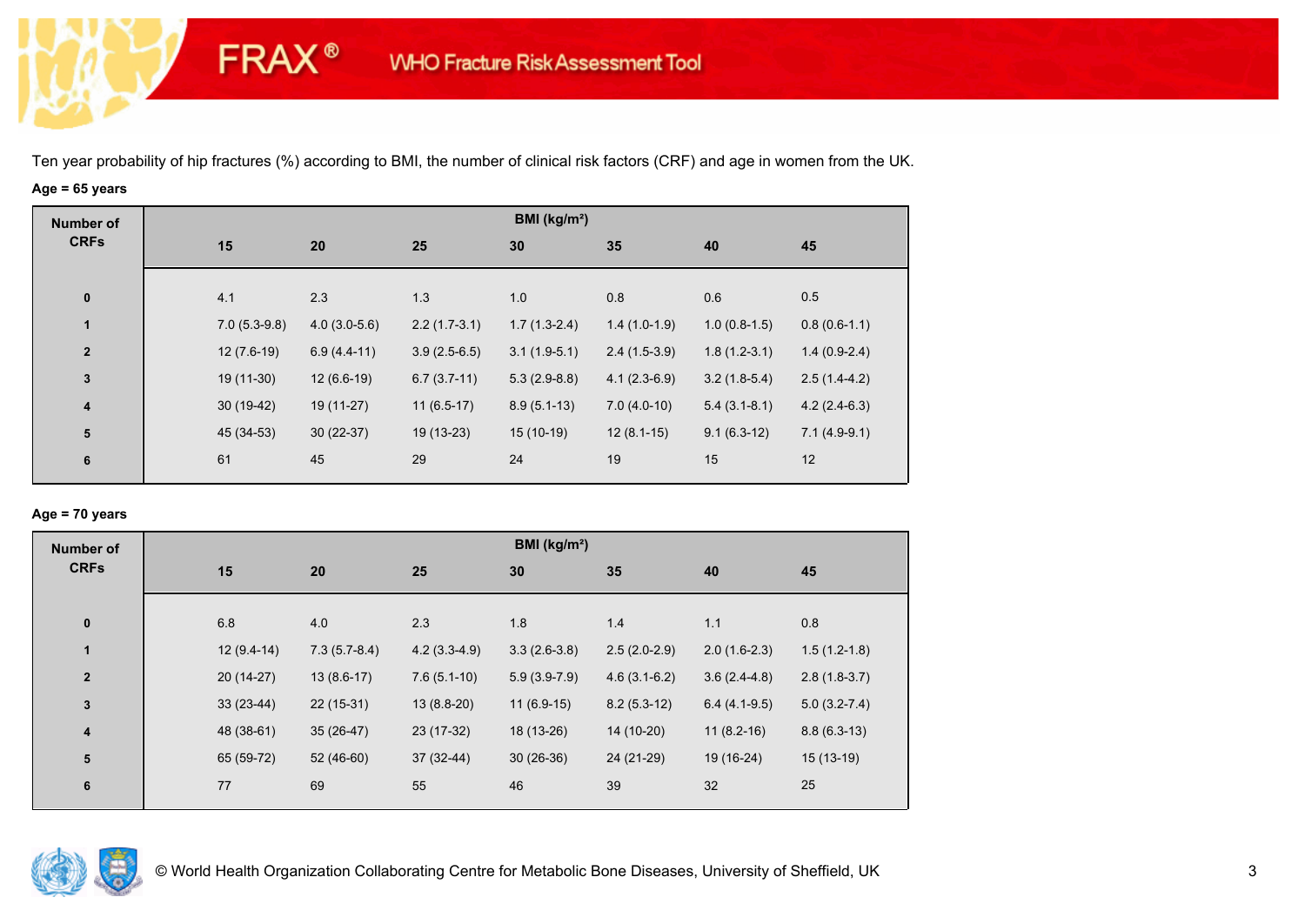**FRAX®** 

# **Age = 75 years**

| <b>Number of</b>        |             |             |               | BMI (kg/m <sup>2</sup> ) |                |                |                |
|-------------------------|-------------|-------------|---------------|--------------------------|----------------|----------------|----------------|
| <b>CRFs</b>             | 15          | 20          | 25            | 30                       | 35             | 40             | 45             |
|                         |             |             |               |                          |                |                |                |
| $\bf{0}$                | 11          | 6.9         | 4.1           | 3.2                      | 2.5            | 1.9            | 1.5            |
| 1                       | 20 (14-32)  | 13 (9.4-22) | $8.0(5.8-14)$ | $6.3(4.5-11)$            | $4.9(3.5-8.3)$ | $3.8(2.7-6.5)$ | $2.9(2.1-5.0)$ |
| $\overline{\mathbf{2}}$ | $32(21-48)$ | 23 (14-36)  | $15(8.8-25)$  | $12(6.8-20)$             | $9.2(5.3-16)$  | $7.2(4.1-12)$  | $5.6(3.2-9.6)$ |
| $\mathbf{3}$            | 48 (32-65)  | $37(23-53)$ | 26 (15-40)    | $21(12-33)$              | $17(9.1-26)$   | $13(7.1-21)$   | $10(5.5-17)$   |
| $\overline{\mathbf{4}}$ | 63 (46-75)  | 54 (37-69)  | 42 (25-57)    | $35(20-49)$              | 28 (16-41)     | $23(12-34)$    | 18 (9.8-27)    |
| 5                       | 75 (61-81)  | 70 (53-78)  | 60 (42-70)    | $52(34-62)$              | 44 (28-54)     | $37(22-45)$    | $30(18-38)$    |
| 6                       | 83          | 81          | 76            | 70                       | 63             | 55             | 46             |
|                         |             |             |               |                          |                |                |                |

### **Age = 80 years**

| <b>Number of</b> |             |             |              | BMI ( $kg/m2$ ) |               |               |                |
|------------------|-------------|-------------|--------------|-----------------|---------------|---------------|----------------|
| <b>CRFs</b>      | 15          | 20          | 25           | 30              | 35            | 40            | 45             |
| $\pmb{0}$        | 15          | 11          | 6.9          | 5.3             | 4.1           | 3.2           | 2.4            |
| $\mathbf{1}$     | $25(19-41)$ | 19 (14-31)  | $13(9.4-22)$ | $9.9(7.2-17)$   | $7.7(5.6-14)$ | $6.0(4.3-11)$ | $4.6(3.3-8.2)$ |
| $\mathbf{2}$     | 38 (27-56)  | $30(20-46)$ | 22 (14-36)   | 17 (11-29)      | 14 (8.4-23)   | $11(6.5-18)$  | $8.4(5.0-14)$  |
| 3                | 51 (36-67)  | 44 (29-61)  | $35(20-52)$  | 29 (16-44)      | $23(13-36)$   | 18 (9.9-29)   | 14 (7.6-24)    |
| 4                | 64 (47-75)  | 59 (41-71)  | $50(33-64)$  | 43 (26-56)      | $36(21-48)$   | 29 (17-41)    | 24 (13-33)     |
| 5                | 74 (61-80)  | 71 (56-78)  | 66 (48-74)   | 59 (40-68)      | $51(33-60)$   | 44 (27-52)    | $36(21-45)$    |
| 6                | 81          | 80          | 77           | 72              | 66            | 59            | 51             |